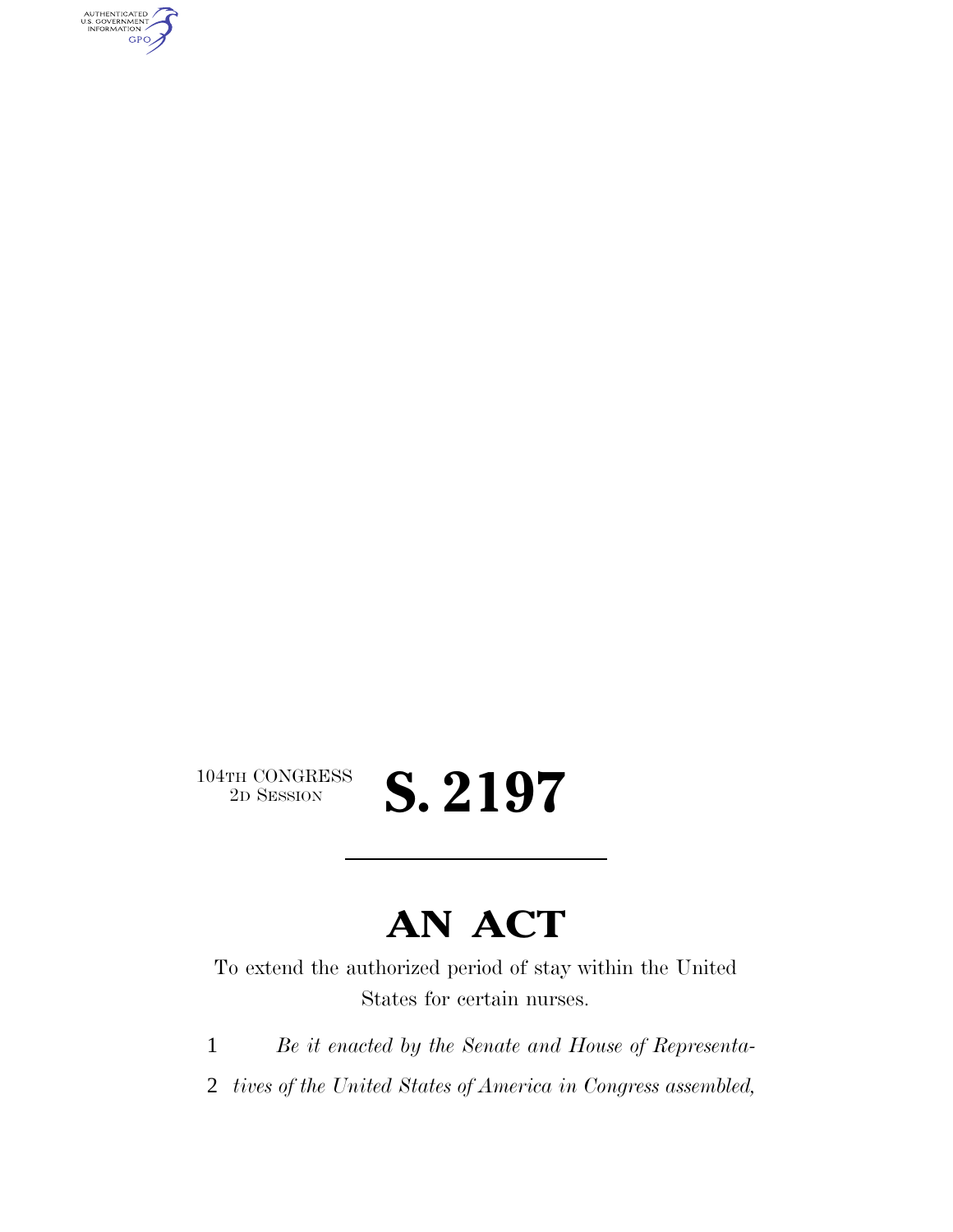| $\mathbf{1}$   | SECTION 1. EXTENSION OF AUTHORIZED PERIOD OF STAY                                 |
|----------------|-----------------------------------------------------------------------------------|
| $\overline{2}$ | FOR CERTAIN NURSES.                                                               |
| 3              | (a) ALIENS WHO PREVIOUSLY ENTERED THE UNIT-                                       |
| $\overline{4}$ | ED STATES PURSUANT TO AN H-1A VISA.—                                              |
| 5              | (1) IN GENERAL.—Notwithstanding any other                                         |
| 6              | provision of law, the authorized period of stay in the                            |
| $\overline{7}$ | United States of any nonimmigrant described in                                    |
| 8              | paragraph $(2)$ is hereby extended through September                              |
| 9              | 30, 1997.                                                                         |
| 10             | NONIMMIGRANT DESCRIBED.—A<br>(2)<br>non-                                          |
| 11             | immigrant described in this paragraph is a non-                                   |
| 12             | immigrant—                                                                        |
| 13             | (A) who entered the United States as a                                            |
| 14             | nonimmigrant described<br>in in<br>section                                        |
| 15             | $101(a)(15)(H)(i)(a)$ of the Immigration and                                      |
| 16             | Nationality Act;                                                                  |
| 17             | (B) who was within the United States on                                           |
| 18             | or after September 1, 1995, and who is within                                     |
| 19             | the United States on the date of the enactment                                    |
| 20             | of this Act; and                                                                  |
| 21             | (C) whose period of authorized stay has ex-                                       |
| 22             | pired or would expire before September 30,                                        |
| 23             | 1997 but for the provisions of this section.                                      |
| 24             | (3) LIMITATIONS.—Nothing in this section may                                      |
| 25             | be construed to extend the validity of any visa issued                            |
| 26             | nonimmigrant<br>described<br>section<br>$\operatorname{in}$<br>to<br>$\mathbf{a}$ |
|                |                                                                                   |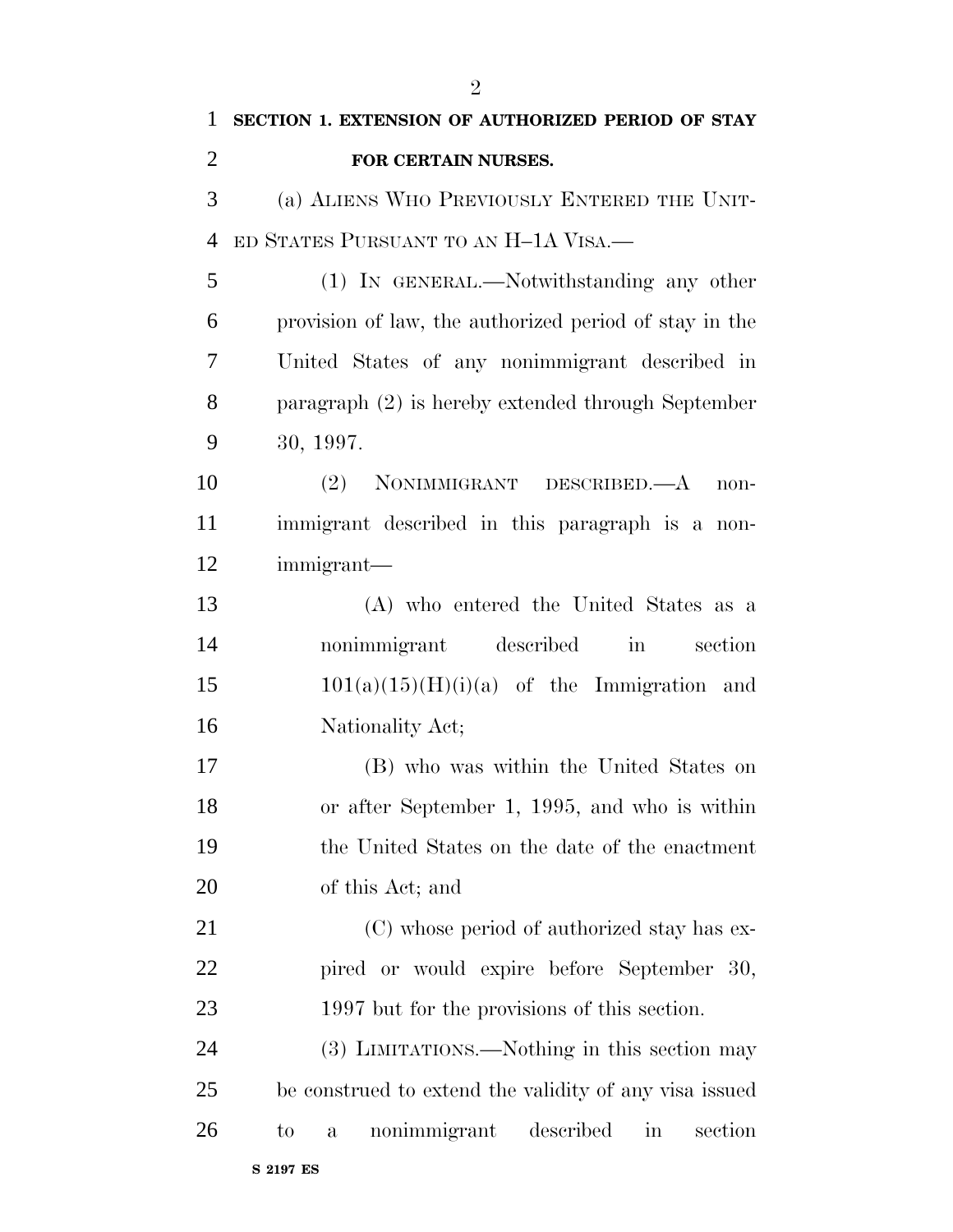$1 \qquad 101(a)(15)(H)(i)(a)$  of the Immigration and Nation- ality Act or to authorize the re-entry of any person outside the United States on the date of the enact-ment of this Act.

 (b) CHANGE OF EMPLOYMENT.—A nonimmigrant whose authorized period of stay is extended by operation of this section shall not be eligible to change employers 8 in accordance with section  $214.2(h)(2)(i)(D)$  of title 8, Code of Federal Regulations (as in effect on the day be-fore the date of the enactment of this Act).

 (c) REGULATIONS.—Not later than 30 days after the date of the enactment of this Act, the Attorney General shall issue regulations to carry out the provisions of this section.

 (d) INTERIM TREATMENT.—A nonimmigrant whose authorized period of stay is extended by operation of this section, and the spouse and child of such nonimmigrant, shall be considered as having continued to maintain lawful status as a nonimmigrant through September 30, 1997.

## **SEC. 2. TECHNICAL CORRECTION.**

 Effective on September 30, 1996, subtitle A of title III of the Illegal Immigration Reform and Immigrant Re-sponsibility Act of 1996 is amended—

24 (1) in section  $306(e)(1)$ , by striking "to all final'' and all that follows through ''Act and''and in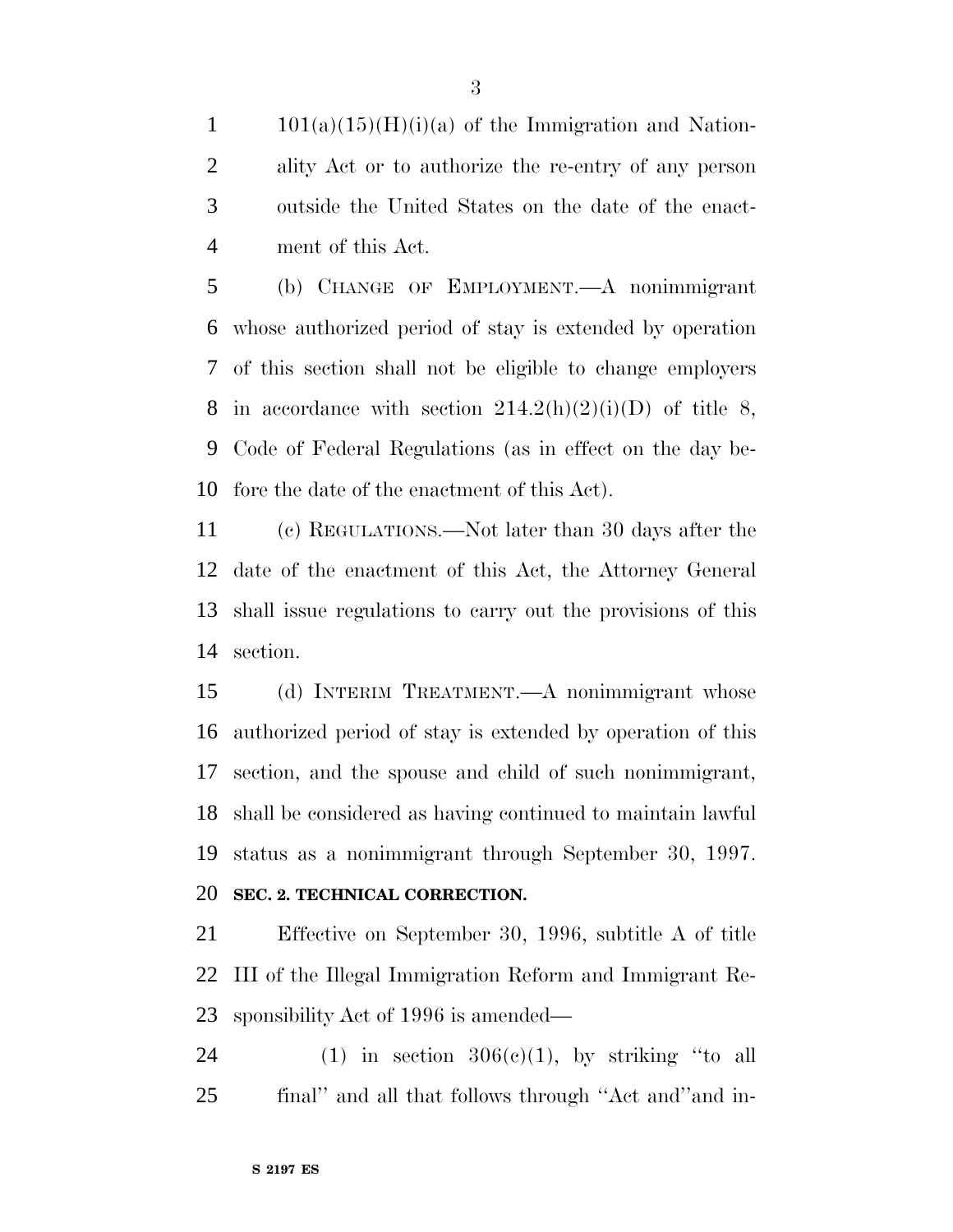1 serting ''as provided under section 309, except 2 that''; 3 (2) in section  $309(e)(1)$ , by striking "as of" and 4 inserting ''before''; and 5 (3) in section  $309(c)(4)$ , by striking "described 6 in paragraph  $(1)$ ".

Passed the Senate October 3, 1996.

Attest:

*Secretary.*